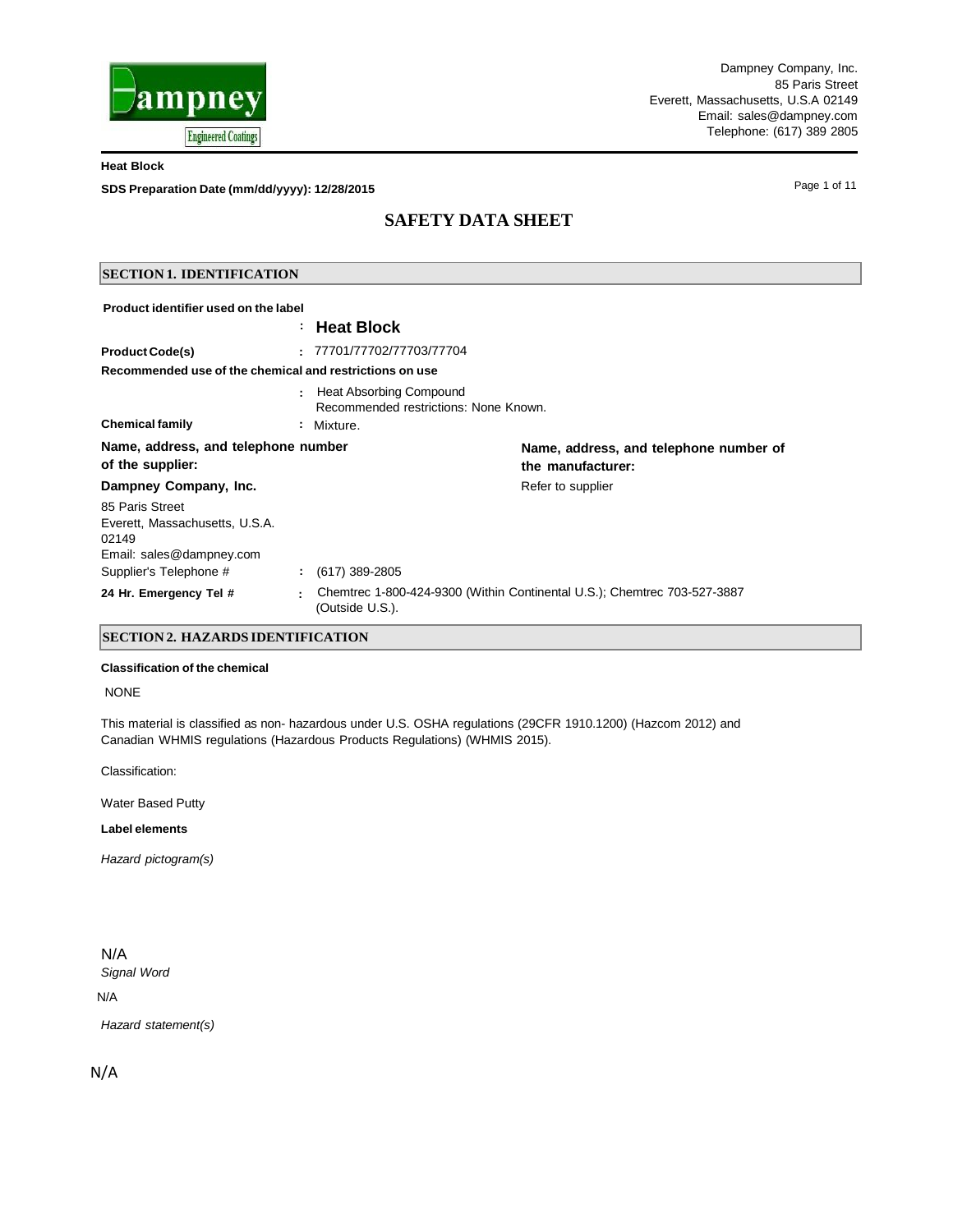

**SDS Preparation Date (mm/dd/yyyy): 12/28/2015**

Page 2 of 11

# **SAFETY DATA SHEET**

*Precautionary statement(s)*

Dispose of contents/container in accordance with local/regional/national/international regulations.

### **Other hazards**

No OSHA defined hazard classes.

### **SECTION3. COMPOSITION/INFORMATIONON INGREDIENTS**

#### Mixture

The exact concentrations of the above listed chemicals are being withheld as a trade secret.

| <b>SECTION 4. FIRST-AID MEASURES</b> |                                                                                                                                                                                                                                                                                                                                         |  |  |  |  |
|--------------------------------------|-----------------------------------------------------------------------------------------------------------------------------------------------------------------------------------------------------------------------------------------------------------------------------------------------------------------------------------------|--|--|--|--|
| Description of first aid measures    |                                                                                                                                                                                                                                                                                                                                         |  |  |  |  |
| Ingestion                            | : IF SWALLOWED: Immediately call a POISON CENTRE or doctor/physician. Do NOT<br>induce vomiting. Material is an aspiration hazard. Guard against aspiration into lungs<br>by having the individual turn on their left side. If vomiting occurs spontaneously, keep<br>victim's head lowered (forward) to reduce the risk of aspiration. |  |  |  |  |
| Inhalation                           | : IF INHALED: Remove victim to fresh air and keep at rest in a position comfortable for<br>breathing. Call a POISON CENTRE or doctor/physician if you feel unwell.                                                                                                                                                                      |  |  |  |  |
| Skin contact                         | : IF ON SKIN (or hair): Remove/Take off immediately all contaminated clothing. Rinse<br>skin with water/shower.                                                                                                                                                                                                                         |  |  |  |  |
| Eye contact                          | In case of eye contact, remove contact lens and rinse immediately with plenty of water,<br>÷<br>also under the eyelids, for at least 15 minutes. Get medical attention if irritation<br>develops and persists.                                                                                                                          |  |  |  |  |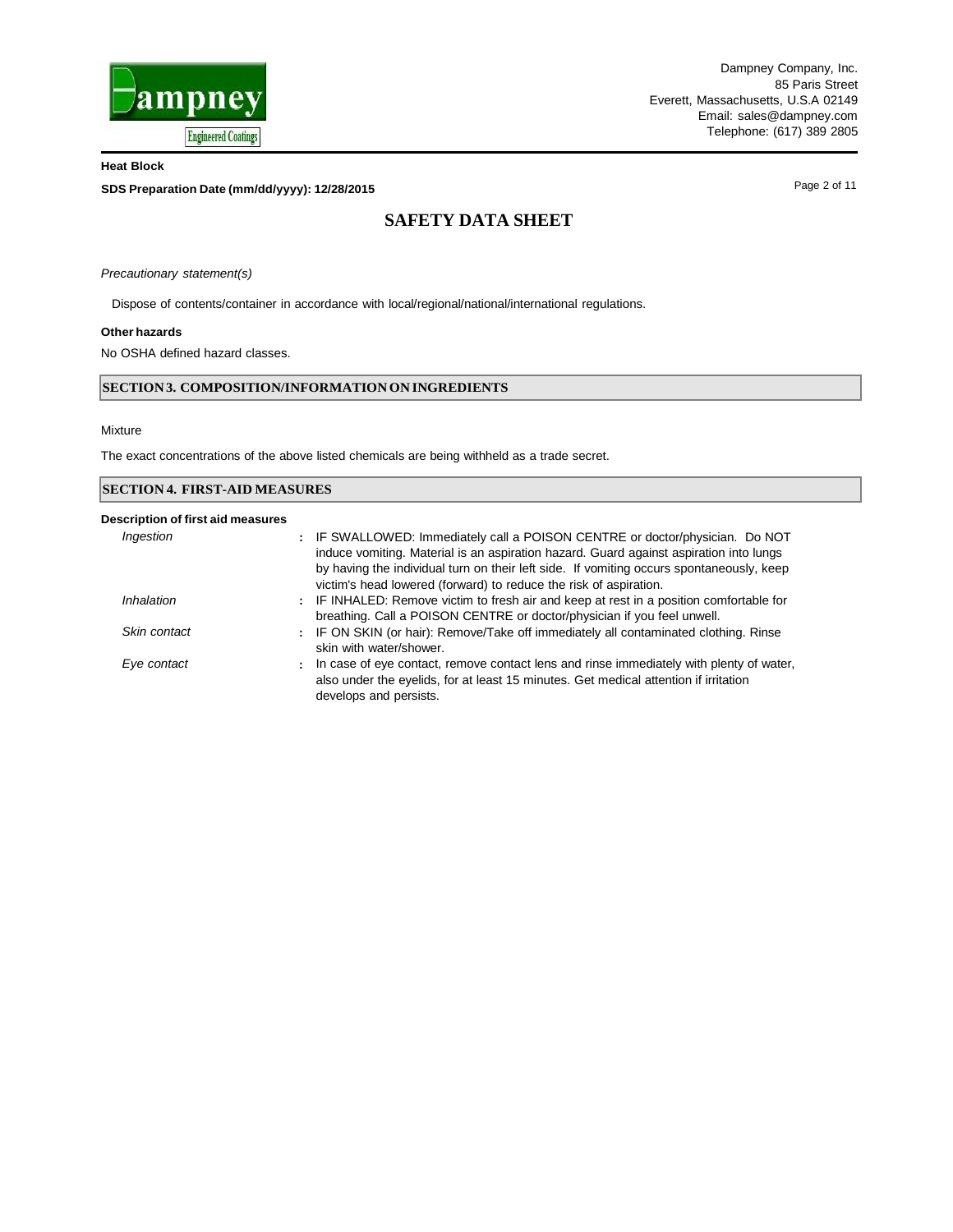

**SDS Preparation Date (mm/dd/yyyy): 12/28/2015**

Page 3 of 11

## **SAFETY DATA SHEET**

**Most important symptoms and effects, both acute and delayed**

**:** N/A

**Indication of any immediate medical attention and special treatment needed**

**:** N/A

### **SECTION 5. FIRE-FIGHTING MEASURES**

#### **Extinguishingmedia**

*Suitable extinguishing media*

**:** N/A.

*Unsuitable extinguishing media*

**Special hazards arising from the substance or mixture / Conditions of flammability**

**:** N/A

**:**

#### **Flammability classification (OSHA 29 CFR 1910.106)**

**:** N/A

### **Hazardous combustion products**

**:** N/A

#### **Special protective equipment and precautions for firefighters**

*Protective equipment for fire-fighters*

**: N/A**. *Special fire-fighting procedures*

N/A

#### **SECTION 6. ACCIDENTAL RELEASE MEASURES**

**Personal precautions, protective equipment and emergency procedures**

**:**

**:** N/A

**Environmental precautions : Methods and material for containment and cleaning up**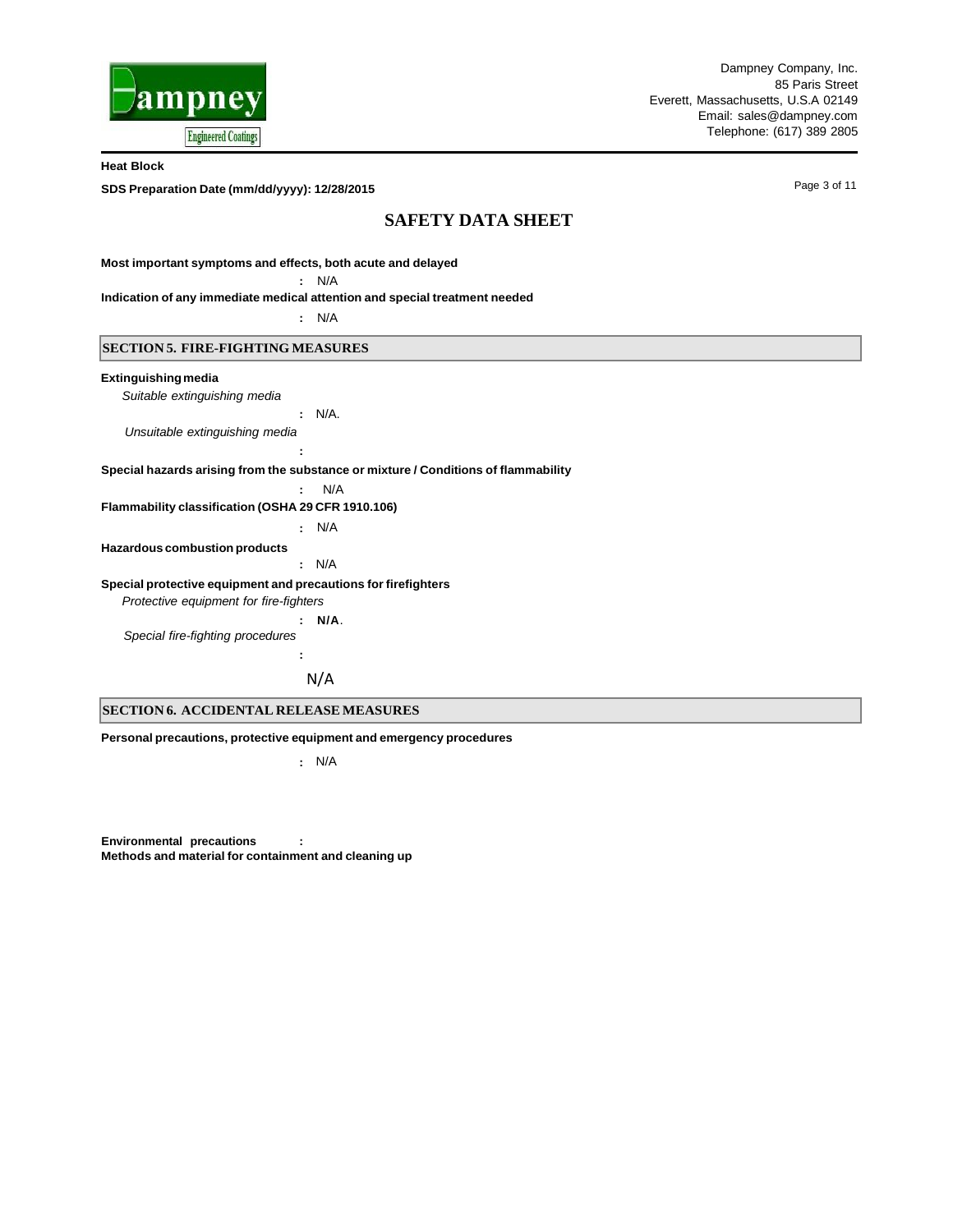

Dampney Company, Inc. 85 Paris Street Everett, Massachusetts, U.S.A 02149 Email: [sales@dampney.com](mailto:sales@dampney.com) Telephone: (617) 389 2805

**HEAT BLOCk**

**SDS Preparation Date (mm/dd/yyyy): 12/28/2015**

Page 4 of 11

## **SAFETY DATA SHEET**

**Special spill response procedures**

**:** N/A.

**:**

**SECTION 7. HANDLING AND STORAGE**

**Precautions for safe handling**

**:** N/A

**Conditions for safe storage N/A**

**Incompatiblematerials**

## **SECTION 8. EXPOSURE CONTROLS / PERSONAL PROTECTION**

**NONE**

**Exposure controls**

**Ventilation and engineering measures**

**: NA**  $Respiratory$  protection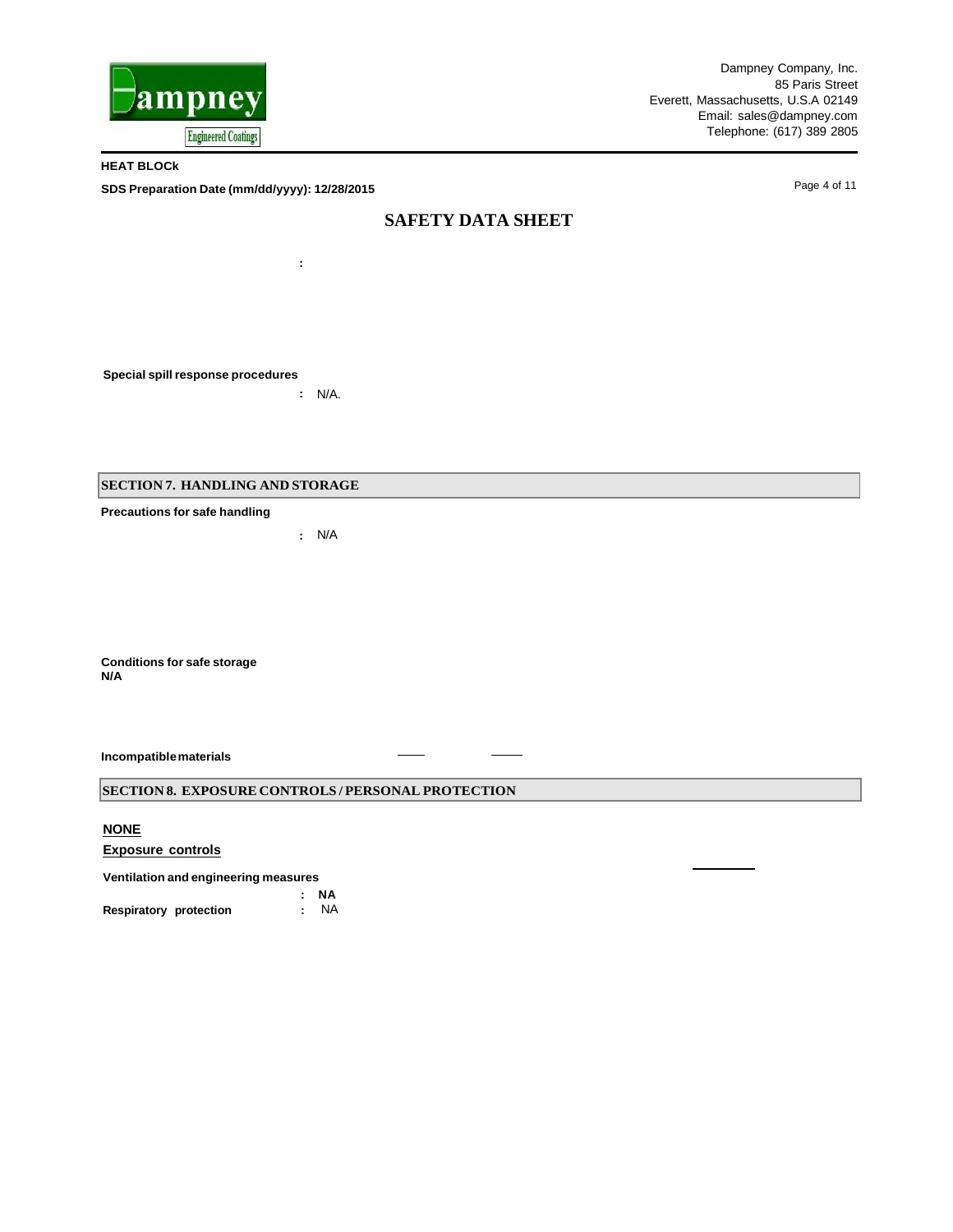

**SDS Preparation Date (mm/dd/yyyy): 12/28/2015**

Page 5 of 11

## **SAFETY DATA SHEET**

**Skinprotection :** None

**Eye / face protection Other protective equipment NA**

*General hygiene considerations*

**:** NA

**:** 

*.*

## **SECTION 9. PHYSICAL AND CHEMICAL PROPERTIES**

| <b>Appearance</b>                          |   |                                                                                 |
|--------------------------------------------|---|---------------------------------------------------------------------------------|
| <b>Brown</b>                               |   |                                                                                 |
| <b>Odour none</b>                          |   |                                                                                 |
| <b>Odourthreshold</b>                      | ÷ | N/Av                                                                            |
| рH                                         | ÷ | N/Av                                                                            |
| Melting/Freezing point                     | ÷ | N/Av                                                                            |
| Initial boiling point and boiling range    |   |                                                                                 |
|                                            | ÷ |                                                                                 |
| Flash point                                | t | none                                                                            |
| <b>Flashpoint (Method)</b>                 | t |                                                                                 |
| Evaporation rate (BuAe = 1)                | t |                                                                                 |
| Flammability (solid, gas)                  | ÷ |                                                                                 |
| Lower flammable limit (% by vol.)          |   |                                                                                 |
|                                            | ÷ | N/Av                                                                            |
| Upper flammable limit (% by vol.)          |   |                                                                                 |
|                                            | t | N/Av                                                                            |
| <b>Oxidizing properties</b>                | ÷ | None known.                                                                     |
| <b>Explosive properties</b>                | ÷ | Not explosive                                                                   |
| Vapour pressure                            | ÷ | N/A <sub>v</sub>                                                                |
| Vapour density                             | ÷ |                                                                                 |
| <b>Relative density / Specific gravity</b> |   |                                                                                 |
|                                            | ÷ |                                                                                 |
| Solubility in water                        | ÷ | N/Ap                                                                            |
| Othersolubility(ies)                       | ÷ | N/Av                                                                            |
|                                            |   | Partition coefficient: n-octanol/water or Coefficient of water/oil distribution |
|                                            | ÷ | N/Av                                                                            |
| Auto-ignition temperature                  |   | N/Av                                                                            |
| Decomposition temperature                  | ÷ | N/Av                                                                            |
| Viscosity                                  | ÷ |                                                                                 |
| Volatiles (% by weight)                    |   |                                                                                 |
| Volatile organic Compounds (VOC's) None    |   |                                                                                 |
|                                            | ÷ |                                                                                 |
| Absolute pressure of container             |   |                                                                                 |
|                                            | ÷ | N/Ap                                                                            |
| <b>Flame projection length</b>             | ÷ | N/Av                                                                            |
| Other physical/chemical comments           |   |                                                                                 |
|                                            | ÷ | None reported by the manufacturer.                                              |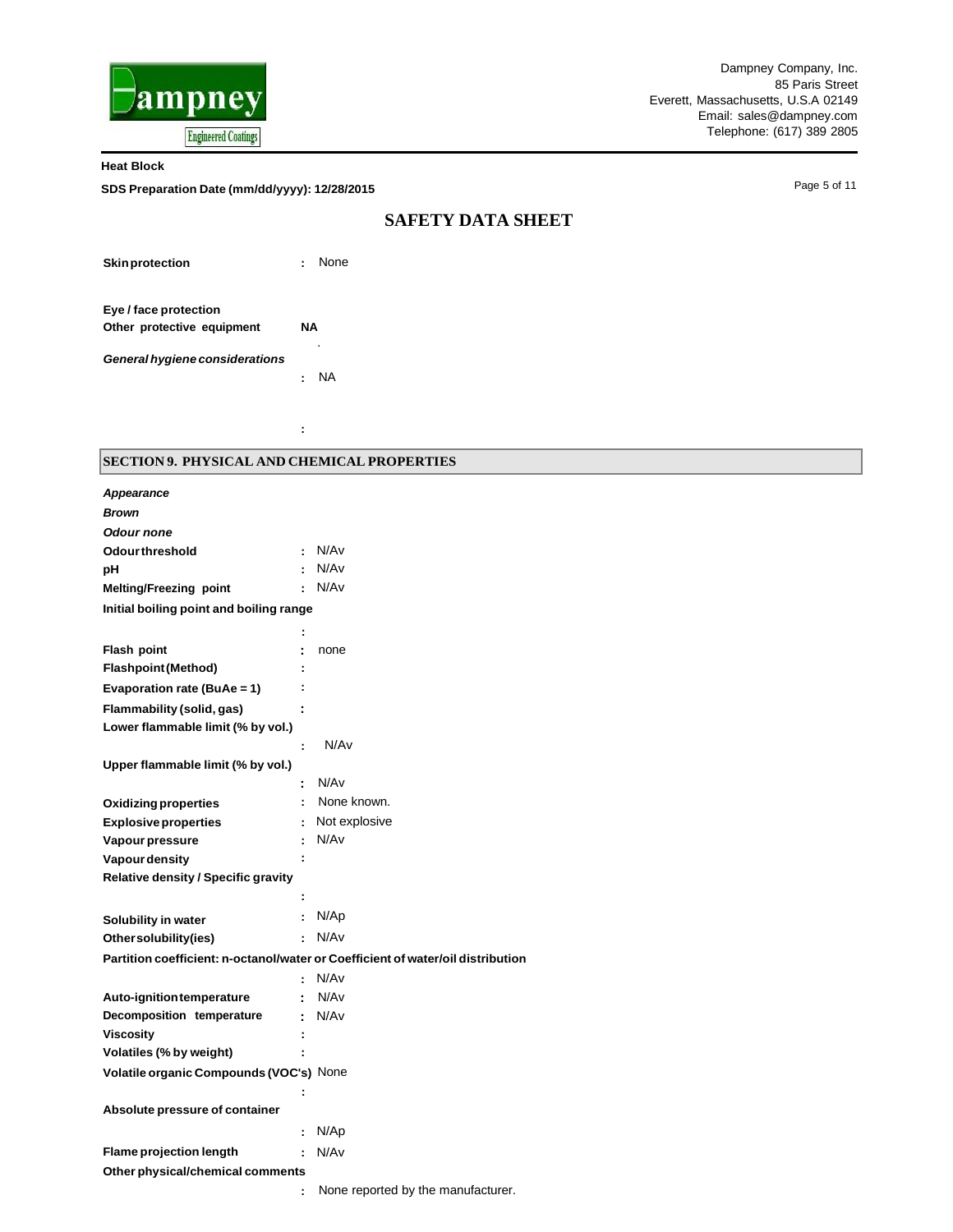

**SDS Preparation Date (mm/dd/yyyy): 12/28/2015**

Page 6 of 11

# **SAFETY DATA SHEET**

| <b>SECTION 10. STABILITY AND REACTIVITY</b> |                                    |  |  |  |  |  |  |
|---------------------------------------------|------------------------------------|--|--|--|--|--|--|
| <b>Reactivity</b>                           | : Not normally reactive.           |  |  |  |  |  |  |
| <b>Chemical stability</b>                   | : Stable under normal conditions.  |  |  |  |  |  |  |
| Possibility of hazardous reactions          |                                    |  |  |  |  |  |  |
|                                             |                                    |  |  |  |  |  |  |
| <b>Conditions to avoid</b>                  | N/A                                |  |  |  |  |  |  |
| Incompatible materials                      | $\mathbb{R}^n$                     |  |  |  |  |  |  |
| Hazardous decomposition products            |                                    |  |  |  |  |  |  |
|                                             | n/a<br>$\mathbf{r}$                |  |  |  |  |  |  |
| SECTION 11. TOXICOLOGICAL INFORMATION       |                                    |  |  |  |  |  |  |
| Information on likely routes of exposure:   |                                    |  |  |  |  |  |  |
| Routes of entry inhalation                  | : No                               |  |  |  |  |  |  |
| Routes of entry skin & eye                  | : No                               |  |  |  |  |  |  |
| <b>Routes of entry Ingestion</b>            | : Yes                              |  |  |  |  |  |  |
|                                             | Routes of exposure skin absorption |  |  |  |  |  |  |
|                                             | : NO                               |  |  |  |  |  |  |

**Potential Health Effects:**

**Signs and symptoms of short-term (acute) exposure**

*Sign and symptoms Inhalation*

|                                                  | ÷  | n/a                                                                                                |
|--------------------------------------------------|----|----------------------------------------------------------------------------------------------------|
| Sign and symptoms ingestion                      | ÷  | Ingestion may cause gastrointestinal irritation, nausea, vomiting and diarrhea. Causes<br>symptoms |
|                                                  | ÷  |                                                                                                    |
| Sign and symptoms skin                           |    | : n/a                                                                                              |
| Sign and symptoms eyes                           |    |                                                                                                    |
| <b>Potential Chronic Health Effects</b>          |    | n/a                                                                                                |
| <b>Mutagenicity</b>                              |    | : Not expected to be mutagenic in humans.                                                          |
| Carcinogenicity                                  |    | ∶ n/a                                                                                              |
| <b>Reproductive effects &amp; Teratogenicity</b> |    |                                                                                                    |
|                                                  |    | : n/a                                                                                              |
| Sensitization to material                        | ÷. | Not expected to be a skin or respiratory sensitizer.                                               |
| Specific target organ effects                    |    | : n/a                                                                                              |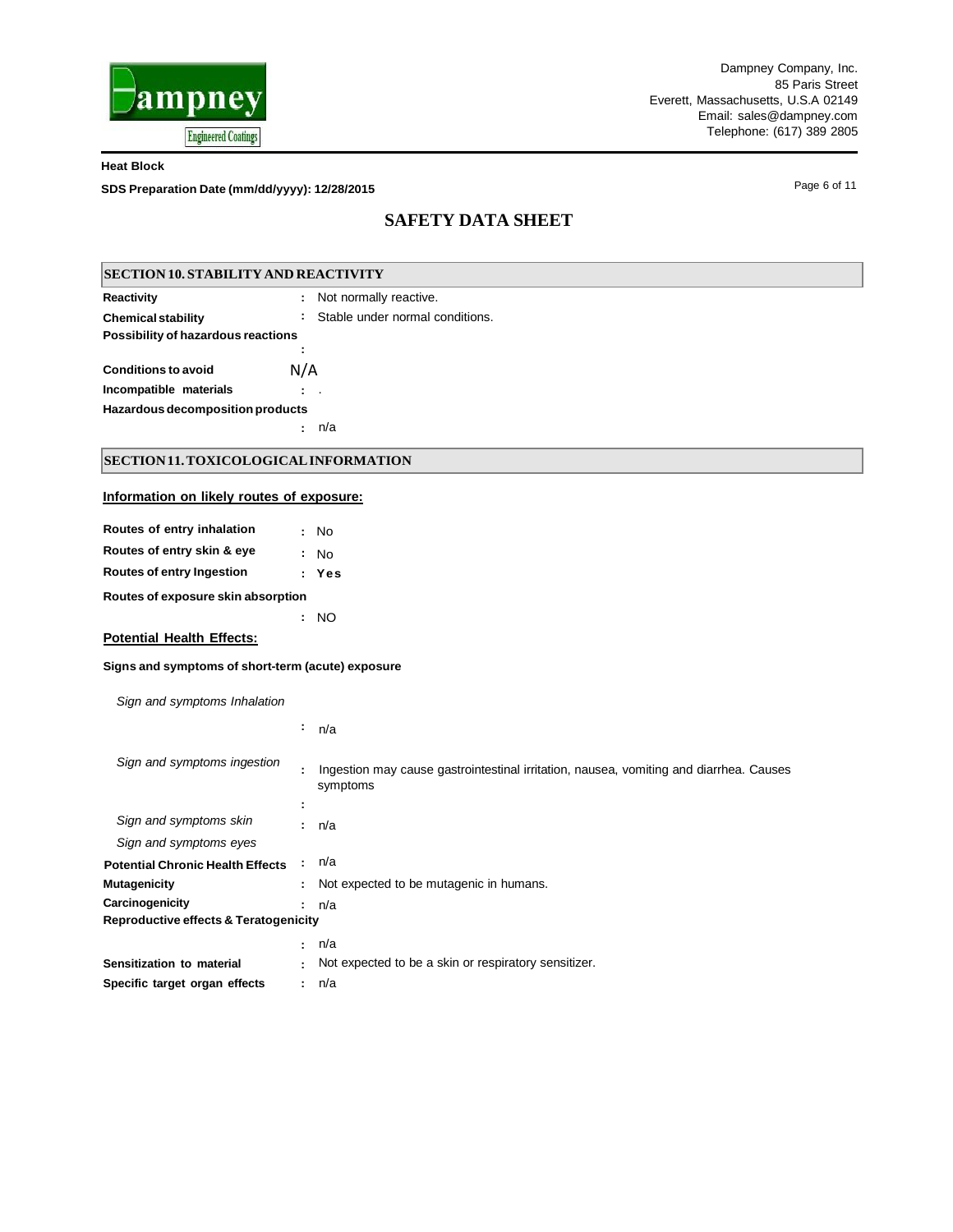

**SDS Preparation Date (mm/dd/yyyy): 12/28/2015**

Page 7 of 11

## **SAFETY DATA SHEET**

| Medical conditions aggravated by overexposure |                                                                                                                |  |  |  |  |  |
|-----------------------------------------------|----------------------------------------------------------------------------------------------------------------|--|--|--|--|--|
|                                               | n/a<br>÷.                                                                                                      |  |  |  |  |  |
| Synergistic materials                         | None reported by the manufacturer.                                                                             |  |  |  |  |  |
| Toxicological data                            | : There is no available data for the product itself, only for the ingredients.                                 |  |  |  |  |  |
| Other important toxicological hazards         |                                                                                                                |  |  |  |  |  |
|                                               | None known or reported by the manufacturer.                                                                    |  |  |  |  |  |
| <b>SECTION 12. ECOLOGICAL INFORMATION</b>     |                                                                                                                |  |  |  |  |  |
| <b>Ecotoxicity</b>                            | Should not be released into the environment. See the following tables for the<br>substance's ecotoxicity data. |  |  |  |  |  |
| Ecotoxicity data:                             |                                                                                                                |  |  |  |  |  |

## *n/a*

| Persistence and degradability    |                                               |
|----------------------------------|-----------------------------------------------|
|                                  | No data is available on the product itself.   |
| <b>Bioaccumulation potential</b> | : No data is available on the product itself. |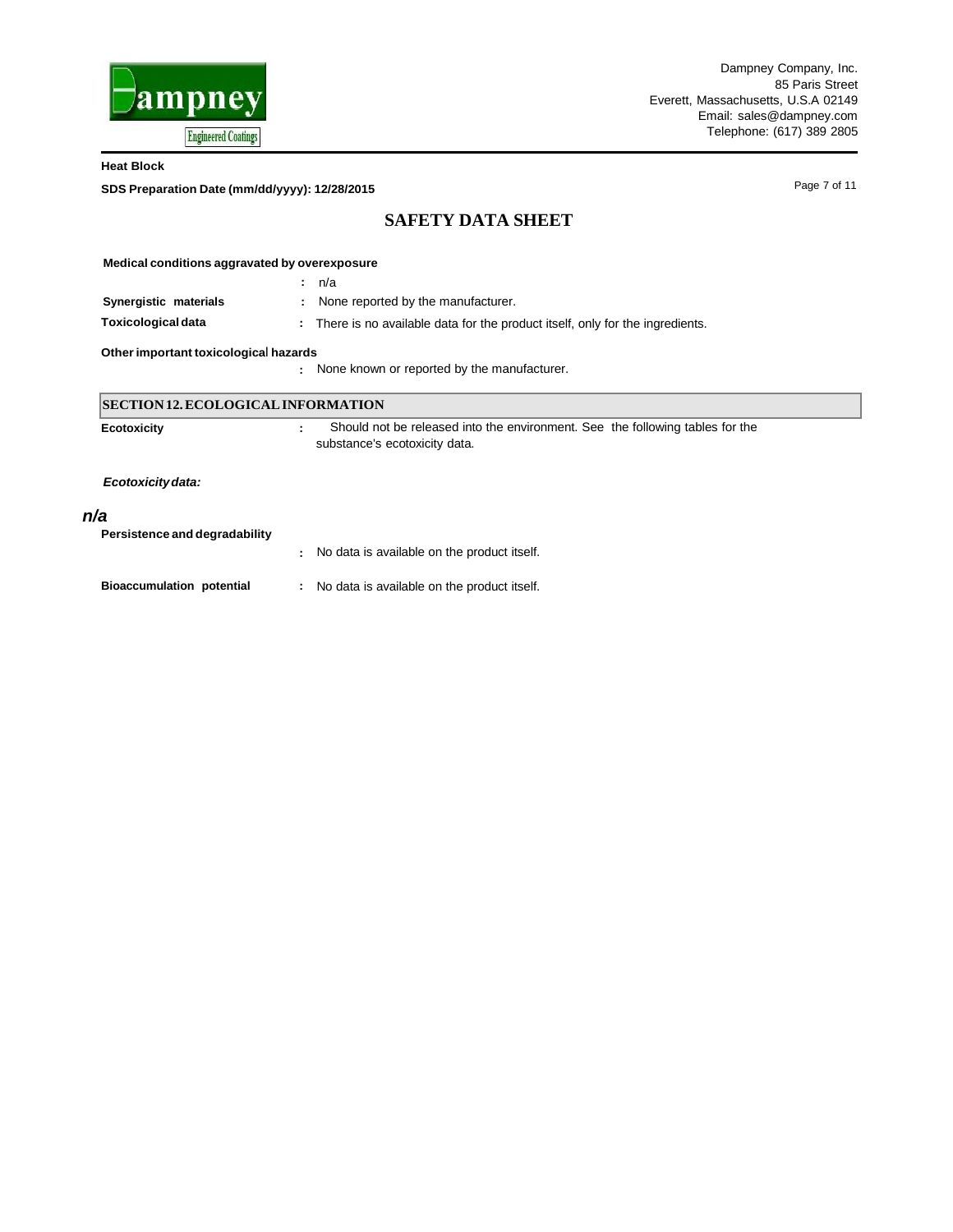

**SDS Preparation Date (mm/dd/yyyy): 12/28/2015**

Page 8 of 11

# **SAFETY DATA SHEET**

| <b>Mobility in soil</b><br><b>Other Adverse Environmental effects</b> | : No data is available on the product itself.                                                                                                                                                                                                                                                                                                                                                        |  |  |  |  |
|-----------------------------------------------------------------------|------------------------------------------------------------------------------------------------------------------------------------------------------------------------------------------------------------------------------------------------------------------------------------------------------------------------------------------------------------------------------------------------------|--|--|--|--|
| : None known or reported by the manufacturer.                         |                                                                                                                                                                                                                                                                                                                                                                                                      |  |  |  |  |
| SECTION 13. DISPOSAL CONSIDERATIONS                                   |                                                                                                                                                                                                                                                                                                                                                                                                      |  |  |  |  |
| <b>Handling for Disposal</b><br><b>Methods of Disposal</b>            | : Handle in accordance with good industrial hygiene and safety practice. Refer to<br>protective measures listed in sections 7 and 8.<br>: Dispose in accordance with all applicable regulations.                                                                                                                                                                                                     |  |  |  |  |
| <b>RCRA</b>                                                           | If this product, as supplied, becomes a waste in the United States, it may meet the<br>÷.<br>criteria of a hazardous waste as defined under RCRA, Title 40 CFR 261. It is the<br>responsibility of the waste generator to determine the proper waste identification and<br>disposal method. For disposal of unused or waste material, check with local, state and<br>federal environmental agencies. |  |  |  |  |

| SECTION 14. TRANSPORTATION INFORMATION               |                  |                         |                                  |                  |       |  |  |
|------------------------------------------------------|------------------|-------------------------|----------------------------------|------------------|-------|--|--|
| Regulatory<br>Information                            | <b>UN Number</b> | UN proper shipping name | Transport<br>hazard<br>class(es) | Packing<br>Group | Label |  |  |
| <b>TDG</b>                                           |                  | Non hazardous           |                                  |                  |       |  |  |
| <b>TDG</b><br><b>Additional</b><br>information       |                  |                         |                                  |                  |       |  |  |
| <b>IMDG</b>                                          |                  | Non hazardous           |                                  |                  |       |  |  |
| <b>IMDG</b><br><b>Additional</b><br>information      |                  |                         |                                  |                  |       |  |  |
| ICAO/IATA                                            |                  | Non hazardous           |                                  |                  |       |  |  |
| <b>ICAO/IATA</b><br><b>Additional</b><br>information |                  |                         |                                  |                  |       |  |  |

**Special precautions for user :** None

- 
- **Environmental hazards :** See ECOLOGICAL INFORMATION, Section 12.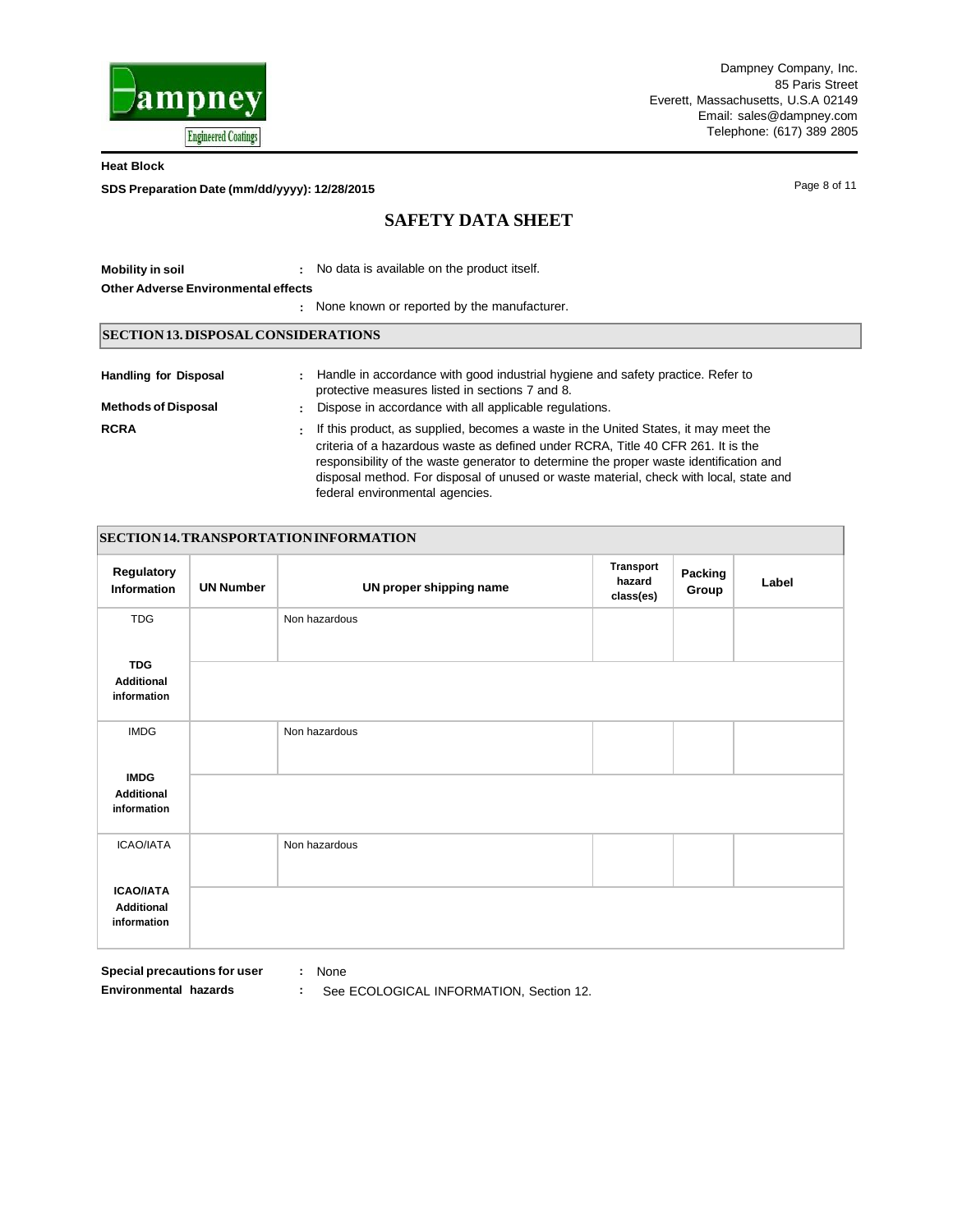

**SDS Preparation Date (mm/dd/yyyy): 12/28/2015**

Page 9 of 11

# **SAFETY DATA SHEET**

**Transport in bulk according to Annex II of MARPOL 73/78 and the IBC Code**

**:** Not available.

## **SECTION 15 - REGULATORY INFORMATION**

### **US Federal Information:**

Components listed below are present on the following U.S. Federal chemical lists:

| Ingredients | CAS# | <b>TSCA</b><br>Inventory | <b>CERCLA</b><br>Reportable<br>Quantity(RQ) (40<br>CFR 117.302): | <b>SARA TITLE III:</b><br>Sec. 302,<br><b>Extremely</b><br><b>Hazardous</b><br>Substance, 40<br><b>CFR 355:</b> | SARA TITLE III: Sec. 313, 40 CFR<br>372, Specific Toxic Chemical |                             |  |
|-------------|------|--------------------------|------------------------------------------------------------------|-----------------------------------------------------------------------------------------------------------------|------------------------------------------------------------------|-----------------------------|--|
|             |      |                          |                                                                  |                                                                                                                 | <b>Toxic Chemical</b>                                            | de minimus<br>Concentration |  |
| None        |      |                          |                                                                  |                                                                                                                 |                                                                  |                             |  |
|             |      |                          |                                                                  |                                                                                                                 |                                                                  |                             |  |

SARA TITLE III: Sec. 311 and 312, SDS Requirements, 40 CFR 370 Hazard Classes: Fire Hazard; Chronic Health Hazard. Under SARA Sections 311 and 312, the EPA has established threshold quantities for the reporting of hazardous chemicals. The current thresholds are 500 pounds for the threshold planning quantity (TPQ), whichever is lower, for extremely hazardous substances and 10,000 pounds for all other hazardous chemicals.

### **US State Right to Know Laws:**

The following chemicals are specifically listed by individual States:

None

### **Canadian Information:**

Canadian Environmental Protection Act (CEPA) information: All ingredients listed appear on the Domestic Substances List (DSL). WHMIS Classification: See Section 2.

### **International Information:**

Components listed below are present on the following International Inventory list:

## None

None

### **SECTION16.OTHER INFORMATION**

**Legend :** ACGIH: American Conference of Governmental Industrial Hygienists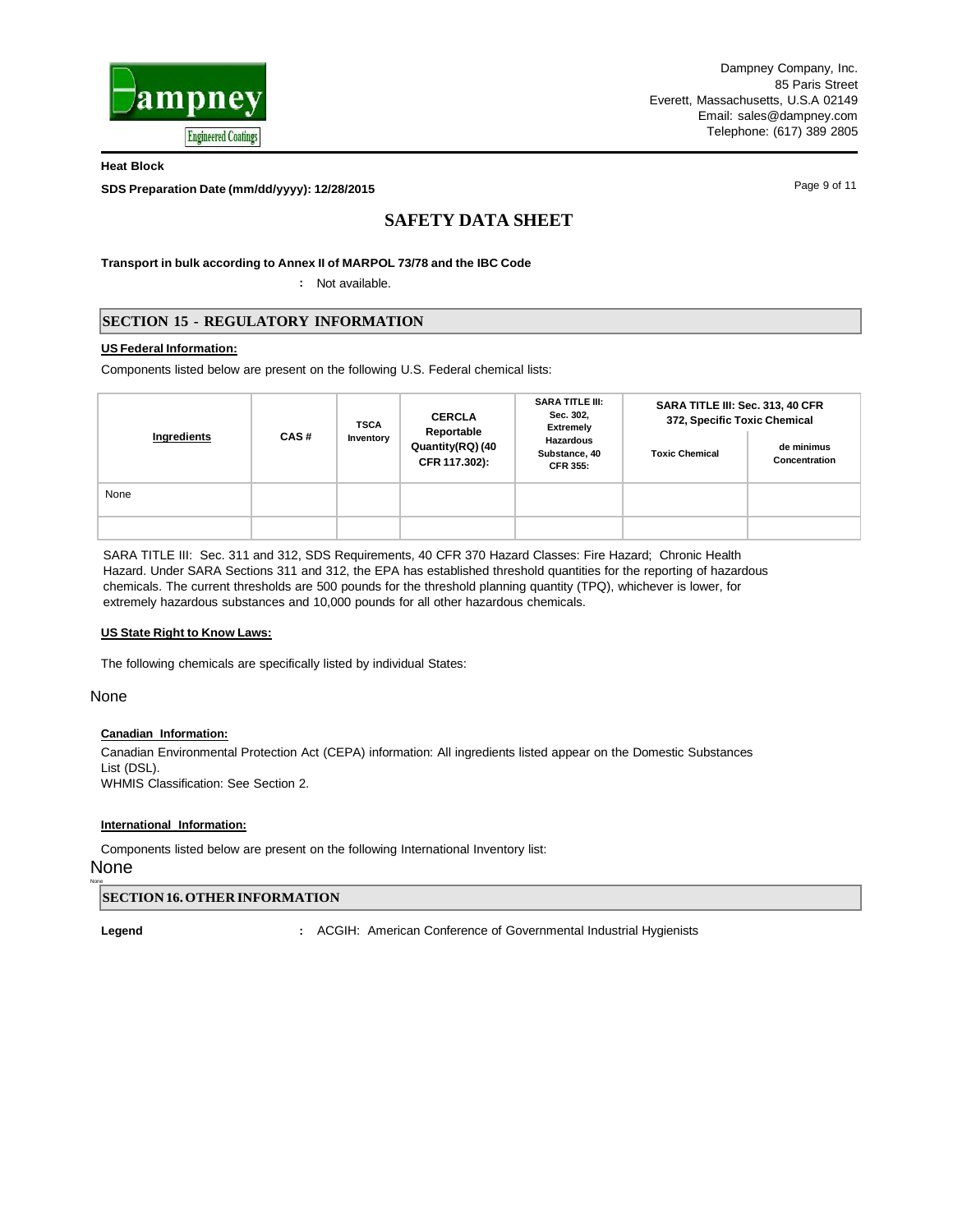

**SDS Preparation Date (mm/dd/yyyy): 12/28/2015**

Page 10 of 11

## **SAFETY DATA SHEET**

**References : Preparation Date (mm/dd/yyyy)** AICS: Australian Inventory of Chemical Substances CA: California CAS: Chemical Abstract Services CERCLA: Comprehensive Environmental Response, Compensation, and Liability Act of 1980 CFR: Code of Federal Regulations CSA: Canadian Standards Association DOT: Department of Transportation EC50: Effective Concentration 50%. EINECS: European Inventory of Existing Commercial chemical Substances ENCS: Existing and New Chemical Substances EPA: Environmental Protection Agency HMIS: Hazardous Materials Identification System HSDB: Hazardous Substances Data Bank IARC: International Agency for Research on Cancer IECSC: Inventory of Existing Chemical Substances IMDG: International Maritime Dangerous Goods Inh: Inhalation KECI: Korean Existing Chemicals Inventory KECL: Korean Existing Chemicals List LC: Lethal Concentration LD: Lethal Dose N/Ap: Not Applicable N/Av: Not Available NFPA: National Fire Protection Association NJ: New Jersey NIOSH: National Institute of Occupational Safety and Health NOEC: No observable effect concentration NTP: National Toxicology Program OECD: Organisation for Economic Co-operation and Development OSHA: Occupational Safety and Health Administration PA: Pennsylvania PEL: Permissible exposure limit PICCS: Philippine Inventory of Chemicals and Chemical Substances RCRA: Resource Conservation and Recovery Act RTECS: Registry of Toxic Effects of Chemical Substances SARA: Superfund Amendments and Reauthorization Act STEL: Short Term Exposure Limit TDG: Canadian Transportation of Dangerous Goods Act & Regulations TLV: Threshold Limit Values TPQ: Threshold Planning Quantity TSCA: Toxic Substance Control Act TWA: Time Weighted Average WHMIS: Workplace Hazardous Materials Identification System Canadian Centre for Occupational Health and Safety, CCInfoWeb databases, 2015 (Chempendium, RTECs, HSDB, INCHEM). OECD- The Global Portal to Information on Chemical Substances - eChemPortal, 2015 European Chemicals Agency, Classification Legislation, 2015 Material Safety Data Sheet from manufacturer. **:** 12/28/2015 **Other special considerations for handling**

**:** Provide adequate information, instruction and training for operators.